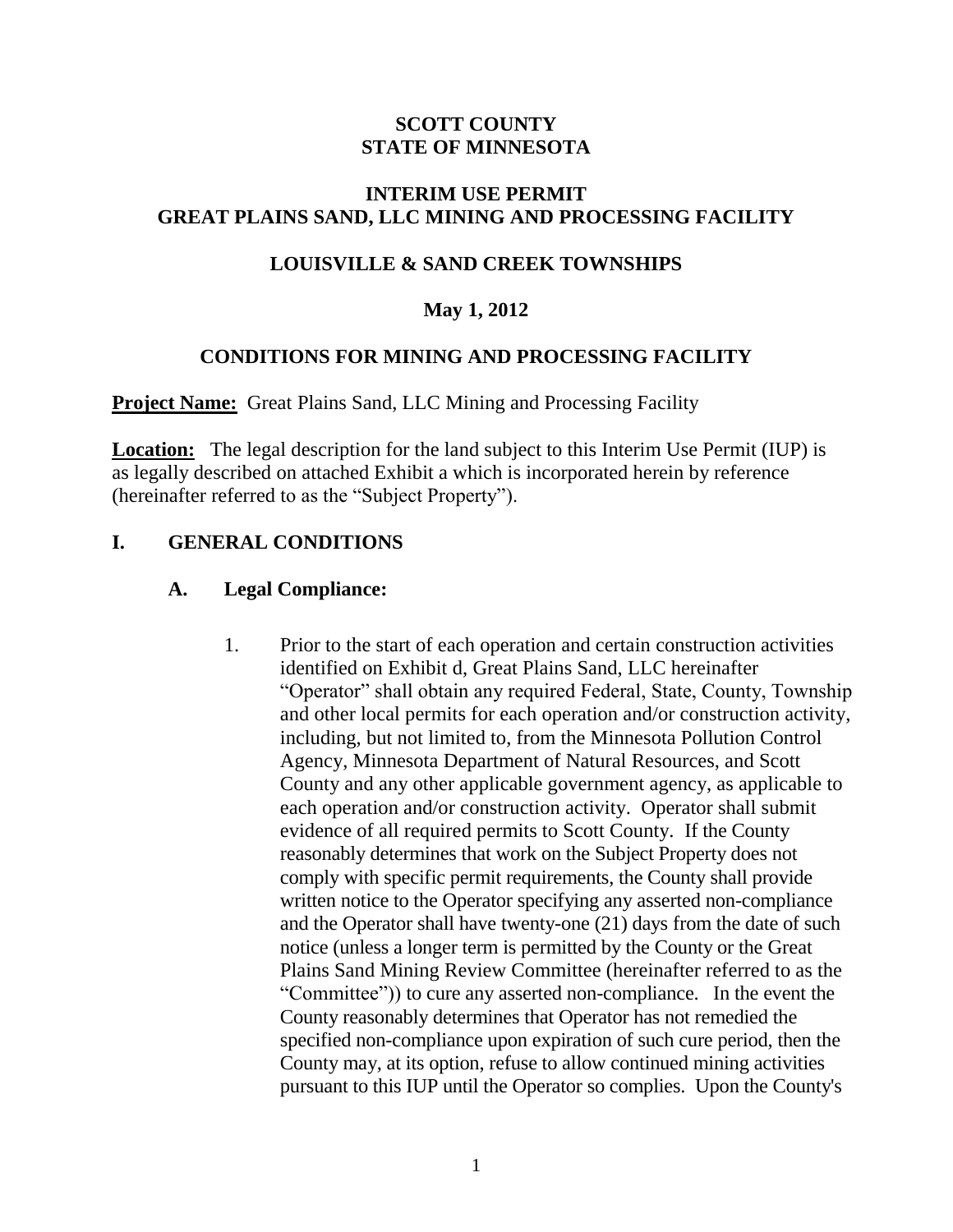demand, the Operator shall cease all work until there is compliance as reasonably determined by the County. All costs associated with any permit review and submission of monitoring reports to the County and the Committee shall be the sole responsibility of the Operator.

- 2. Operator shall comply with all applicable federal, state, county and township ordinances, rules, regulations and permits including, but not limited to, the standards of the Minnesota Pollution Control Agency "MPCA" and other regulations and standards applicable to the mining operation.
- 3. The Interim Use Permit for Great Plains Sand, LLC mining and processing operations shall comply with the plans and mining narrative attached to this permit collectively referred to as the "Approved Plans" which are all incorporated herein by reference. The Operator shall have the right to request modifications, as appropriate, to the Approved Plans and mining narrative so long as such modifications continue to substantially comply with the approved plans and narrative. The County staff shall have the authority to determine whether changes requested by the Operator substantially comply with the approved plans and mining narrative. The County shall give notice to the Committee of any modifications granted to the Approved Plans. If the Approved Plans vary for the written terms of this IUP, the terms that are the most conservative shall control. The Approved Plans are as follows:

### **Exhibit Index**

- a. Subject Property Legal Description
- b. Interim Use Permit Application dated March 12, 2012
- c. Interim Use Permit Application Figures 1-11
- d. Certain specified construction activities
- e. Resource Management Plan dated April 19, 2012 Sheets 1 & 6 dated March 21, 2012, Sheets 3-5 dated April 18, 2012 and Sheet 2 dated April 23, 2012 prepared by Sunde Engineering (hereinafter referred to as the "RMP")
- f. Groundwater and Surface Water Monitoring and Mitigation Plan dated April 24, 2012 prepared by Sunde Engineering, PLLC
- g. Fugitive Dust Control Plan dated February 2012 prepared by Wenck Associates, Inc.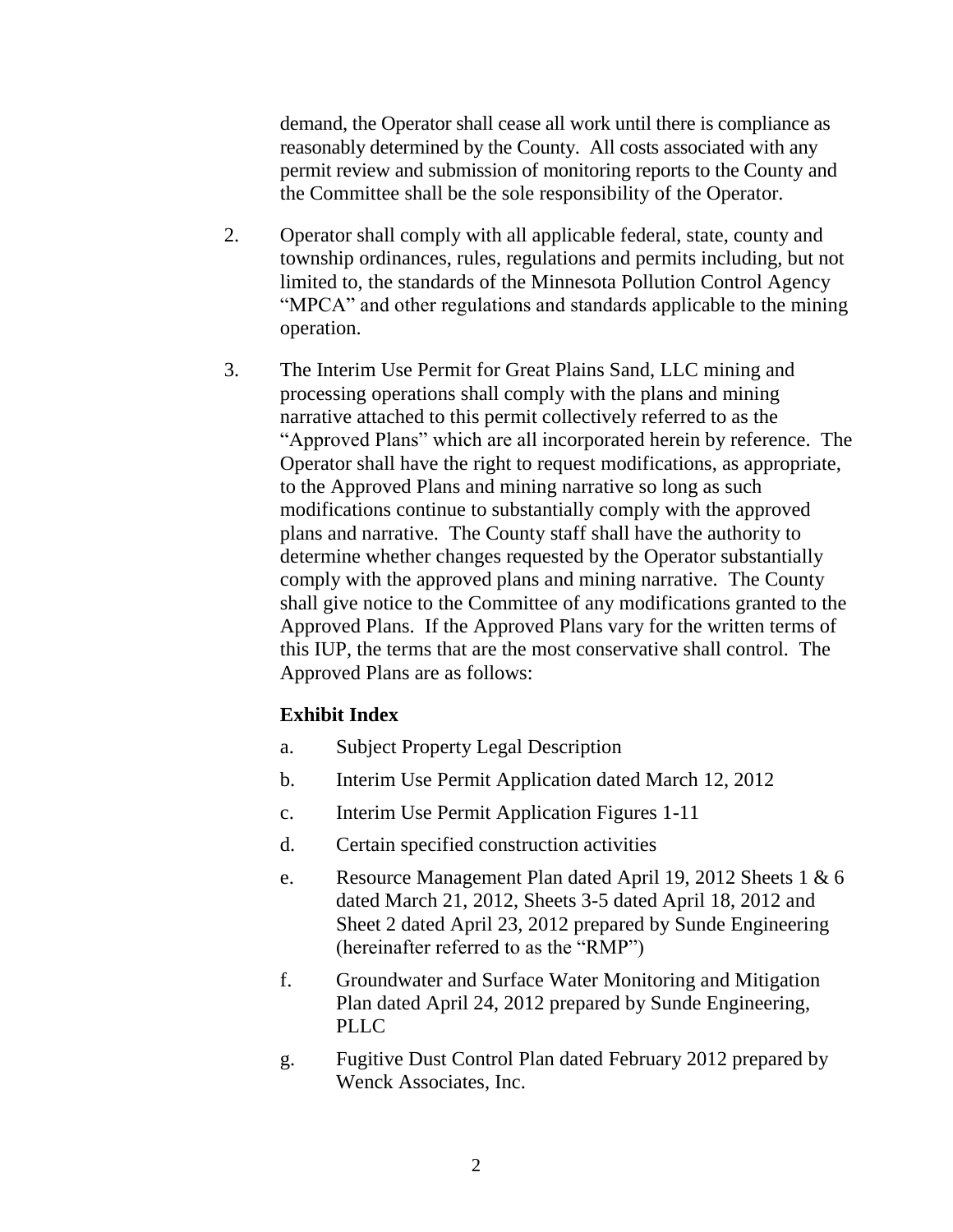- h. Blast Monitoring Plan dated April 24, 2012 prepared by Sunde Engineering, PLLC
- i. PM10 Ambient Air Monitoring Plan dated February 2012, Revised April 2012 prepared by Wenck Associates, Inc.
- j. Photometric Plan dated March 8, 2012 prepared by Parsons
- k. Subject Property Maps A-D prepared by Sunde Engineering, PLLC
- l. Expected Traffic Description prepared by Great Plains Sand, LLC
- m. Parameters for Annual Report
- n. Braun Intertec Geotechnical Evaluation dated February 15, 2012, addendum dated February 29, 2012 and letter dated December 15, 2011
- o. David Braslau Noise Assessment dated August 23, 2011
- p. Noise Testing and Mitigation Plan to be develop by the Operator and approved by the Mining Review Committee prior to operation of the processing facility.
- q. Developer's Agreement dated May 1, 2012
- r. Narrative from the Proposed Mining Operational Overview dated February 24, 2012 prepared by Great Plains Sand, LLC
- s. Narrative from the Supplement to Proposed Mining Operational Overview dated February 29, 2012 prepared by Great Plains Sand, LLC
- t. Additional Structures Receiving Pre-Blast Surveys
- u. Reclamation Plan dated March 12, 2012 prepared by Sunde Engineering, PLLC.
- v. MNDOT Recommendation
- 4. Operator shall comply with all obligations contained in the Developer's Agreement dated May 1, 2012 attached hereto as Exhibit Q including, but not limited to, the establishment of the Committee, payment of County and Townships' costs and expenses, the establishment of an escrow fund and security for the project.

### **B. Permit Review:**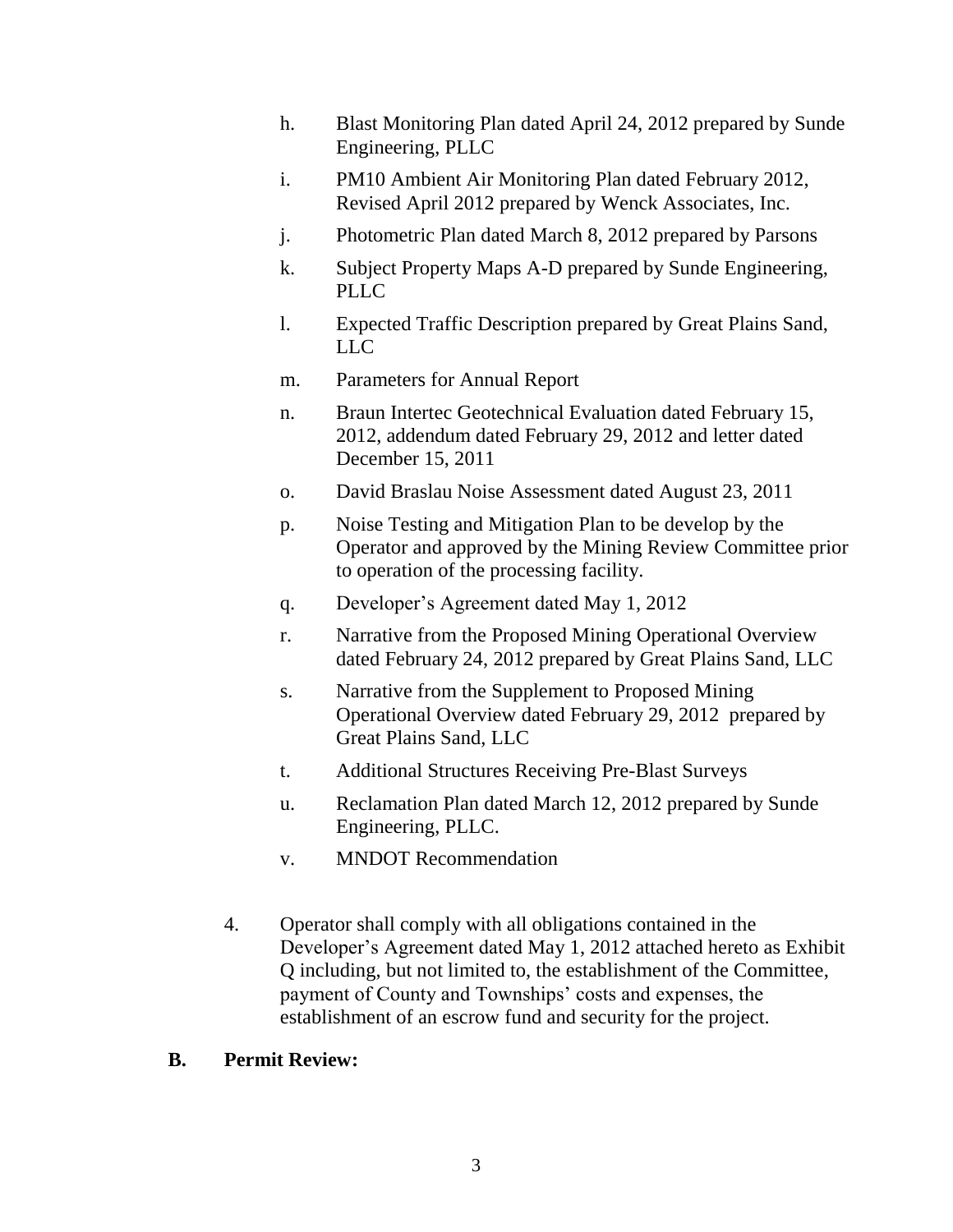- 1. This IUP shall be reviewed as provided by the Scott County Zoning Ordinance and may be amended at any time in the event that the Scott County Board of Commissioners, through the proper public hearing process as provided for in the Scott County Zoning Ordinance and this IUP, reasonably determines that the actual operations of the mine and/or information gained through studies such as the EIS currently being completed for the Merriam Junction Sands project present a material adverse impact to health and/or human safety that relates specifically to the operations on the Subject Property and is not able to be addressed or mitigated through the Approved Plans identified above or the provisions of this IUP.
- 2. Operator shall prepare an annual Great Plains Sand Mining Report for the mine for submission to the Committee, the County and the Townships. The Committee upon receipt of the Report, may forward their recommendations, if any, for the review of the Scott County Planning Commission, the Townships and the Scott County Board of Commissioners. See Exhibit m for topics to be covered in the Annual Report.
- 3. Any proposed modifications to monitoring plans required in this IUP shall be included in the annual report.

### **C. Great Plains Sand Mining Review Committee:**

Operator shall participate as a member of the Committee to review issues and present recommendations to the Scott County Board of Commissioners on issues that may arise as a result of operations on the Subject Property. Section 4 of Exhibit q, the Developer's Agreement, lists the general makeup and powers of the Committee.

#### **D. Incorporation of Environmental Assessment Worksheet:**

The Environmental Assessment Worksheet, ("EAW") and comments received were reviewed by the Scott County Board on March 13, 2012. The Board considered the comments and Staff response to comments, the Findings of Fact and Conclusions and determined that the EAW was adequate and an Environmental Impact Statement was not required. Staff Response to Comments and Findings of Fact and Conclusions as presented to the Board on March 13, 2012 are hereby incorporated by reference to be used as a guidance document, including all mitigation measures identified therein.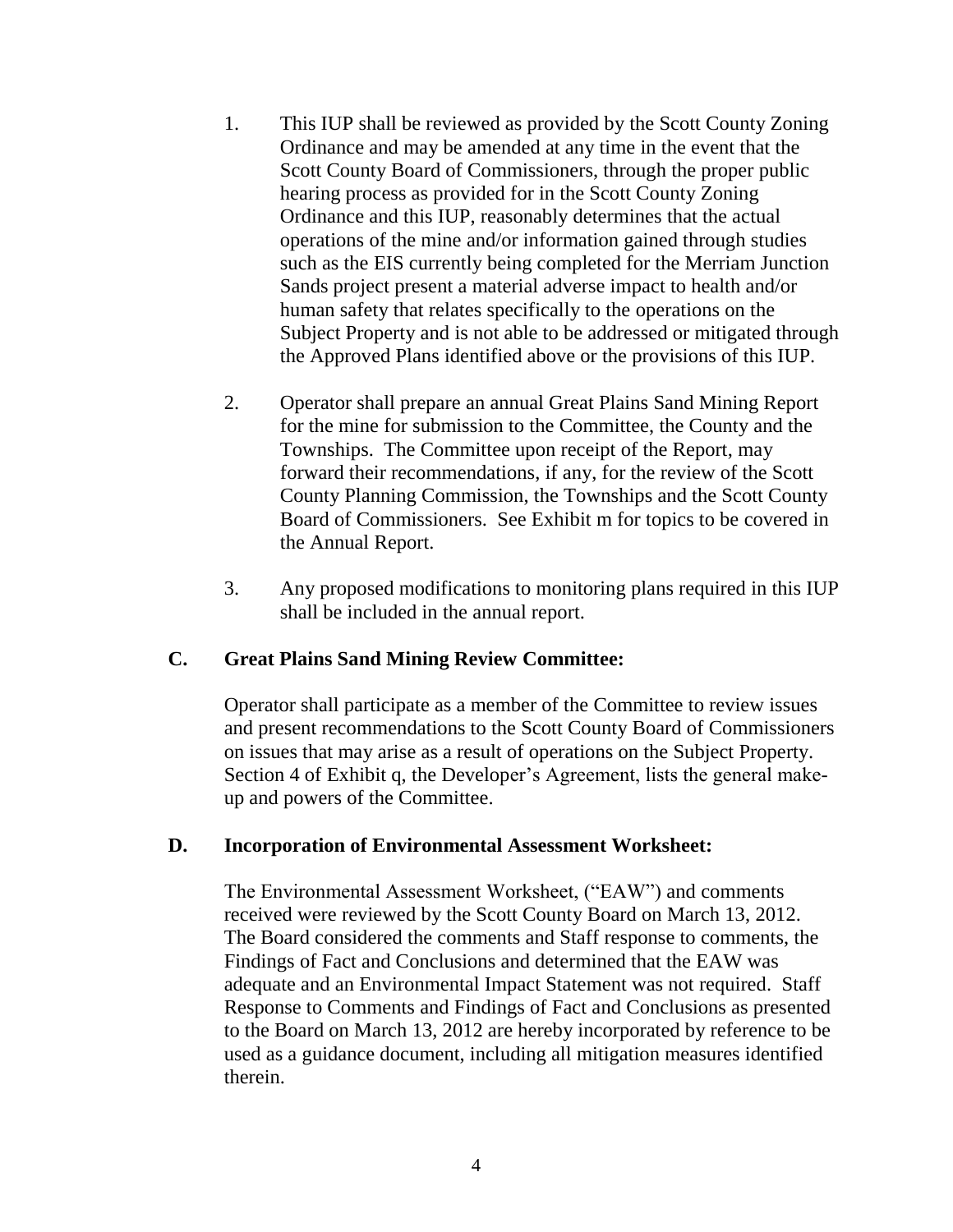#### **E. Costs**

All costs associated with any permit review and submission of monitoring reports to the County, the Townships and the Committee shall be the sole responsibility of the Operator. All costs associated with remediation activities and development and operation of the site in compliance with the Approved Plans shall also be the sole responsibility of the Operator.

### **F. Required Notifications**

All notifications, reports and other correspondence required herein shall be provided by the Operator to the County, the Townships and the Committee.

#### **G. General Conditions:**

- 1. Operator shall identify a person within the company for the residents, the Louisville and Sand Creek Town Boards or Scott County to contact regarding concerns regarding the IUP.
- 2. This Interim Use Permit is issued specifically to Great Plains Sand, LLC or its assigns.
- 3. Mining, for the purposes of this IUP, will be limited to dirt moving, berm construction, pond construction, overburden removal, drilling, stripping, digging, rock breaking, screening, blasting, processing, loading and the on-site movement of materials. Any activity not enumerated shall require prior written approval of the Committee.
- 4. All signage shall conform to the Scott County Sign Ordinance.
- 5. The property shall be maintained in a neat and orderly manner.
- 6. All mobile equipment, vehicles and miscellaneous storage shall be located on site and screened from view. Only equipment used in the mining, processing and loading operations shall be allowed to be stored on site.
- 7. The stockpiled topsoil must be re-spread on the site and shall not be sold or removed.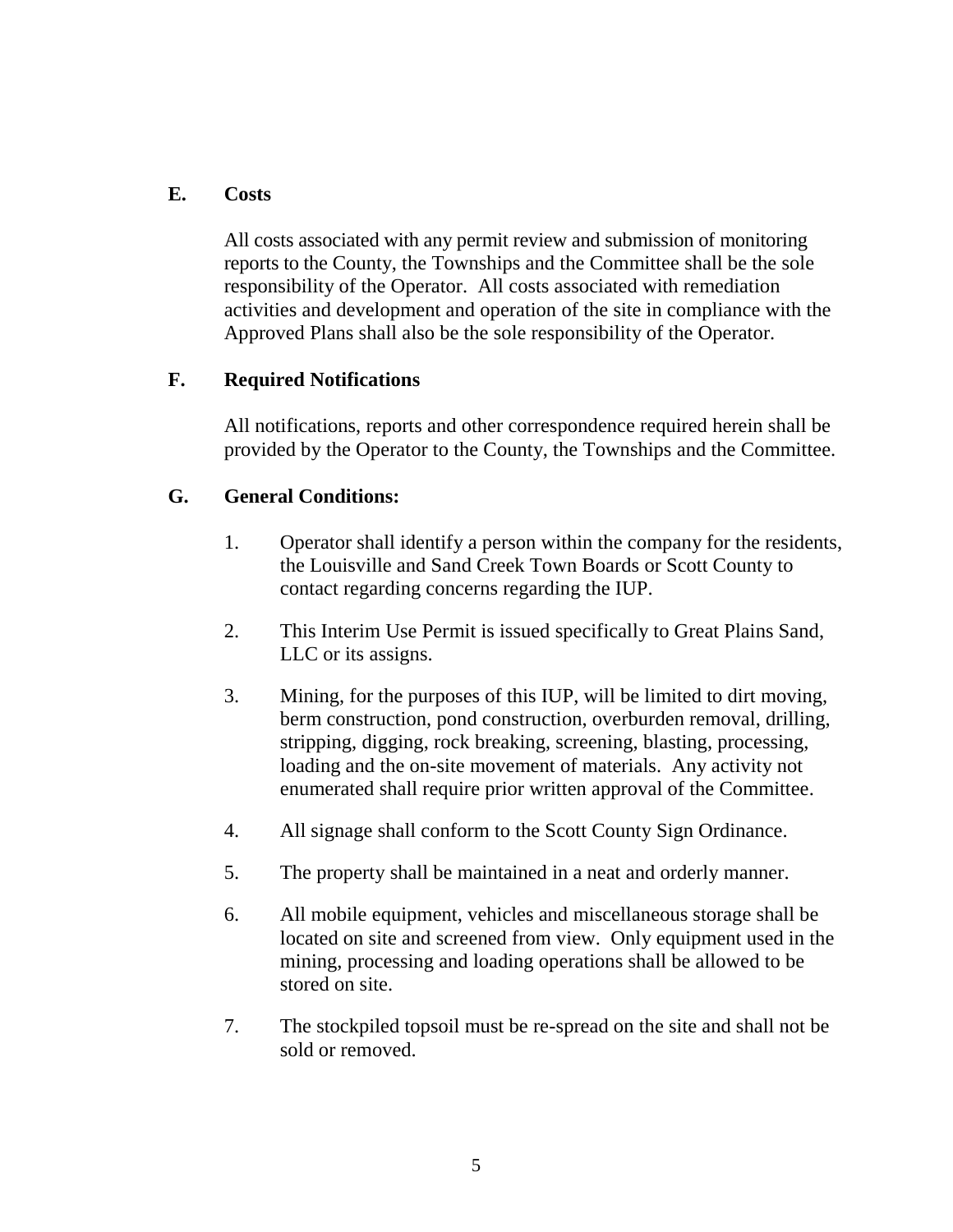- 8. The Operator shall provide to the Scott County Auditor's Office appropriate payment due for gravel tax in accordance with State and County regulations. Operator shall provide the Townships with monthly reports of sand tonnage being shipped from the Subject Property.
- 9. If future actions by the County Board require all gravel mining operations to pay an annual license fee the owner/operator shall pay such fee.
- 10. Prior to constructing/relocating the office building presently on the Subject Property a septic system must be identified by a licensed septic designer and protected during mine operations.
- 11. A hazardous waste license shall be obtained if required by Scott County. Best Management Practices shall be implemented limiting onsite maintenance of equipment.
- 12. Truck traffic shall be limited to the traffic described in the Expected Traffic Description included as Exhibit l.
- 13. Operator shall secure an access permit from the Minnesota Department of Transportation (MnDOT) and comply with all permit and access requirements imposed by MnDOT. Any improvements required by MnDOT shall be constructed at the sole expense of the Operator unless otherwise paid for by MnDOT or another party. If the improvements required by MnDOT result in the need to have the primary access to the site via Bluff Drive, then the applicant shall apply for and secure an amendment to this IUP prior to transporting product via any method other than rail. The MnDOT permit requirements when received shall be attached hereto as Exhibit v. Nothing in this paragraph shall restrict the Operator's ability to use rail at the subject property.
- 14. Buildings not used for the mining operations shall be removed.
- 15. The area shown on Exhibit u (Reclamation Plan) identifying the location of the future septic site for the Subject Property shall not be disturbed and shall be protected during all phases of mining activities.
- 16. Perimeter fencing shall be maintained at all times along the border of the Subject Property with Bluff Drive and the Bennett homestead and shall be installed and maintained in phases as mining progresses along the border of the Subject Property with TH 169. Upon approval by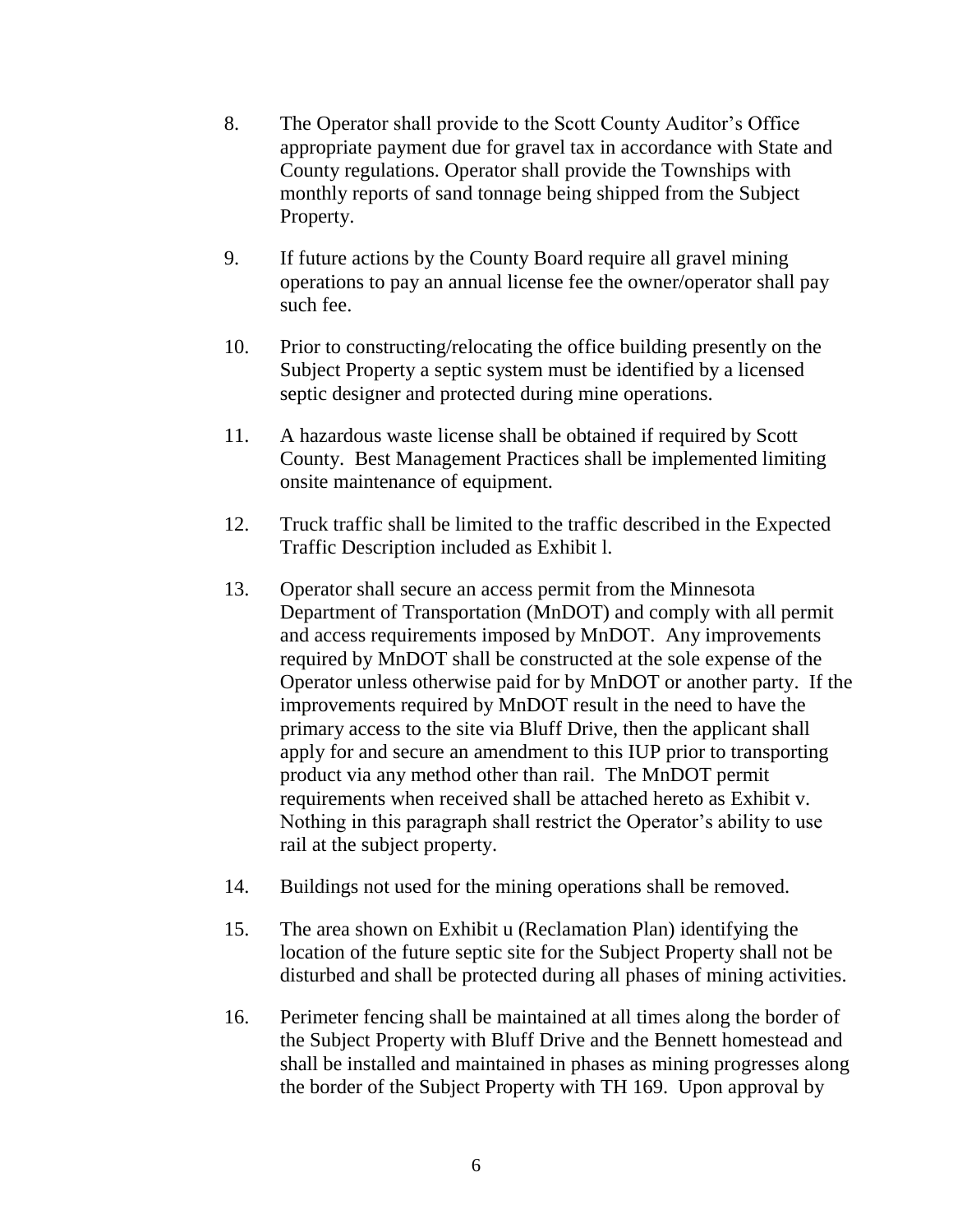the County, Operator shall also install and maintain fencing along the northern boundary of the County's property immediately north of the Subject Property.

# **II. MINE OPERATIONS**

## **A. Setbacks:**

- 1. Mining Setbacks: Mining activity, including removal of overburden, shall be setback a minimum distance as described below, except for where the adjoining property owner has agreed in writing to a lesser distance, or where Operator is the adjoining property owner**.**
	- a. Material processing shall not be conducted closer than 100 feet from a property line except for items specifically shown on Exhibit c Figure 4 "Processing Area Site Plan" of the Interim Use Permit Application dated March 12, 2012, nor closer than 500 feet to any residential structure.
	- b. Mining operations shall not be conducted closer than 200 feet to any residence or residential zoning district boundary existing on the approval date of the mining interim use permit.
	- c. Mining operations shall not be conducted closer than 30 feet to any property line, or within 30 feet of the right-of-way line of any existing or proposed street or highway. The recommendations of Braun Intertec contained in their report dated December 15, 2011 shall be followed for any existing or proposed right of way. Side slopes of the mining operation shall be in conformance with the Approved Plans.

### **B. Hours of Operation**

1. The processing of materials shall be permitted on Monday through Saturday 24 hours per day. Processing of materials shall not take place on Sundays or holidays without Committee approval. After processing operations have commenced for at least 6 months (but in no event prior to June 1, 2013), Operator may request that the Committee consider granting its approval to process materials without the Sunday restriction. In determining whether or not to grant Operator's request, the Committee will review Operator's compliance with Minnesota State noise standards as well as the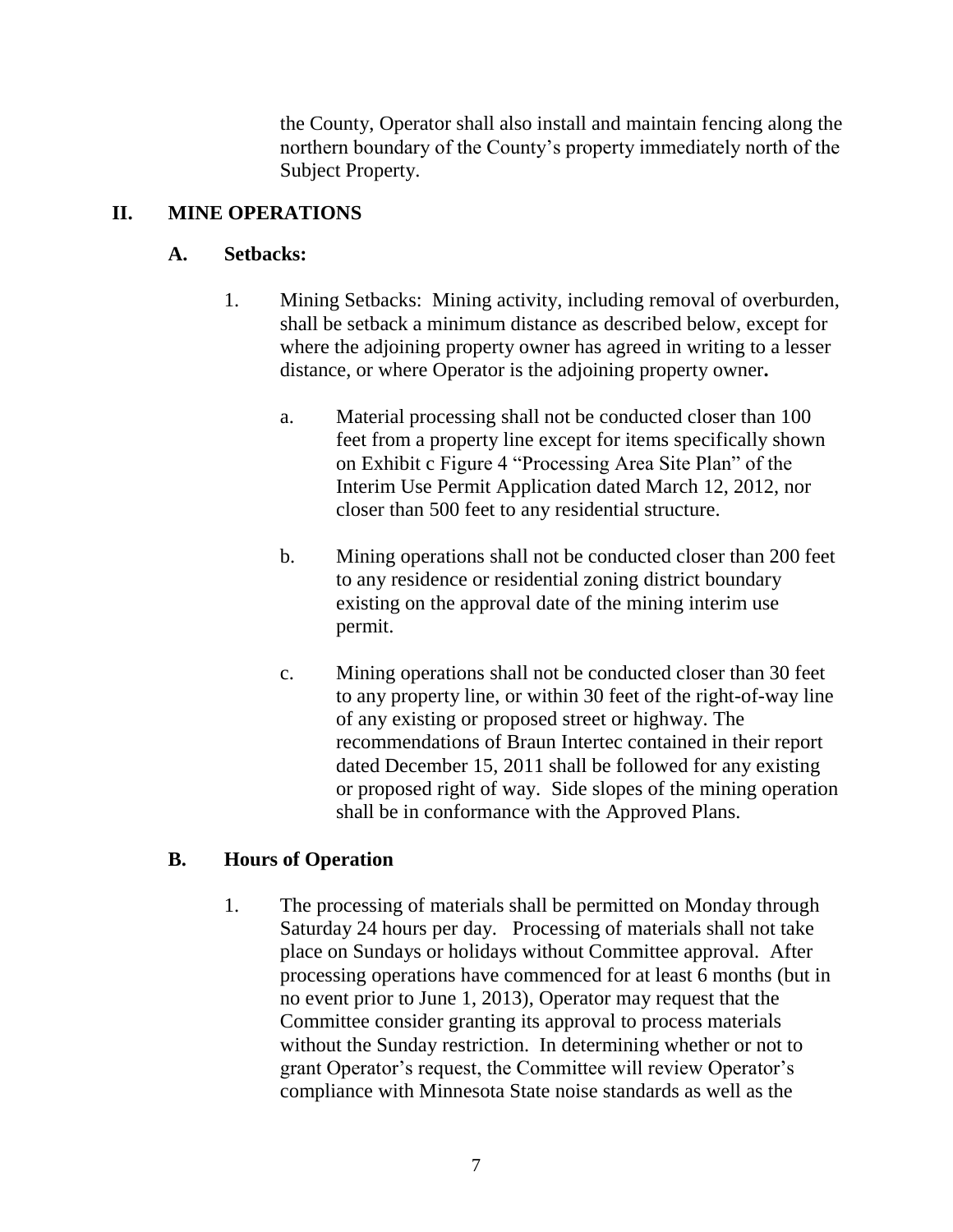nuisance level of impulse noises. The Committee shall permit the processing of materials 24 hours per day, seven days a week if the Operator's processing activities meet Minnesota State nighttime noise standards and the Operator establishes and implements a plan to address nuisance impulse noise. Further, Operator shall comply with the restrictions on certain operations in accordance with paragraphs II.B.2–4 below.

- 2. All blasting shall be conducted between the hours of 10:00 A.M. and 6:00 P.M. Monday through Saturday. Operator shall make every effort possible, to limit the blasts to between the hours of 10:00 A.M. and 3:00 P.M. No blasting is permitted on Sundays or holidays without special Committee approval.
- 3. All quarry operations including overburden removal shall be conducted between the hours of 7:00 A.M. and 7:00 P.M. No quarry operations are permitted on Sundays and holidays without special Committee approval.
- 4. Berm construction shall be confined to the hours of 7:00 A.M. to 7:00 P.M. No berm construction is permitted on Sundays and holidays without special Committee approval.
- 5. Mitigation measures necessary to control fugitive dust and other nuisances maybe conducted at any time including Sundays and Holidays.

## **III. SURFACE WATER QUALITY AND QUANTITY**

### **A. Surface Water Quality:**

- 1. Operator shall comply with all provisions of any required National Pollutant Discharge Elimination System (NPDES) permit for the mine. A copy of the current construction storm water and industrial storm water/NPDES permit(s) shall be provided by Operator to Scott County to be kept on file for review by County officials or the public.
- 2. A Groundwater and Surface water Monitoring and Mitigation Plan prepared by Sunde Engineering is attached hereto as Exhibit f. The Groundwater and Surface Water Monitoring and Mitigation Plan shall be followed for the duration of the mine unless amended by the Committee. Operator shall provide the County, the Townships and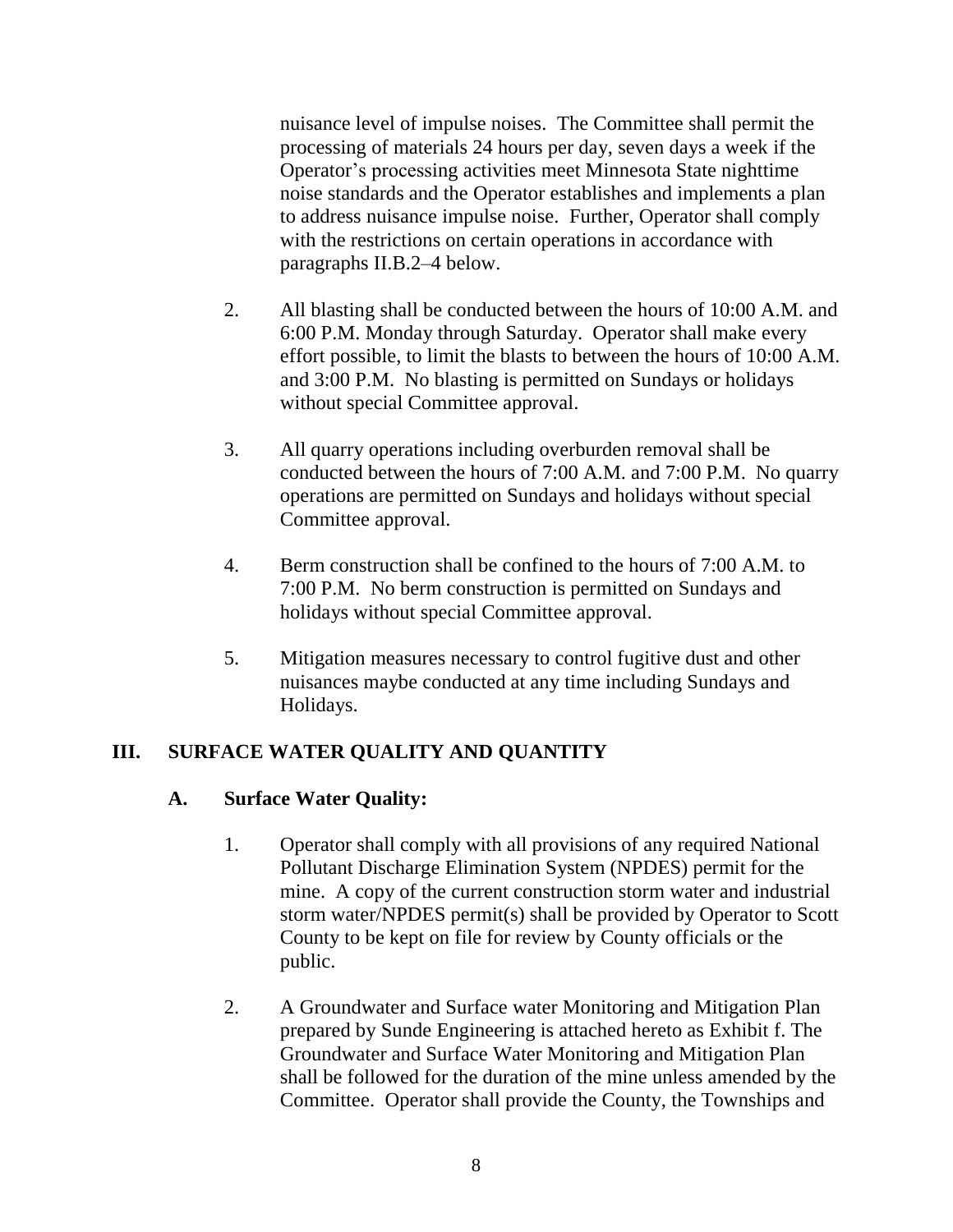the Committee with copies of all groundwater and surface water monitoring reports within 30 days of receipt of those reports.

- 3. Contaminant Management. Operator shall review and reevaluate its Groundwater and Surface Water Monitoring and Mitigation Plan annually.
- 4. Storm water runoff from the mine to surrounding properties shall not exceed predevelopment runoff rates based on 2, 10, and 100 year storm events. All areas used to convey storm water runoff shall be covered by permanent, dense vegetative cover or other permanent structural controls.
- 5. Storm water facilities to accommodate drainage from the Scott County owned parcel (PID #70260010) and Scott Land Company Parcel (PID #70290010) as shown in the approved RMP will be constructed at the commencement of the operation. The facilities will provide rate control for the 2, 10, and 100 year events assuming both parcels fully develop to 75% impervious to pre-settlement rates. Volume controls (infiltration) necessary to comply with this requirement will also be provided.
- 6. The Operator must provide a drainage and utility easement in favor of the public covering the storm water facilities in Section III.A.5. The easement also must include access to the facilities across or through the mine site, as well as allow for future connections to the facilities from the Scott County Owned parcel (PID #70260010).
- 7. Operator shall implement during all phases of mining, all applicable Best Storm Water Management Practices (BMPs) as may be necessary to protect surface water quality. These BMPs include but are not limited to:
	- a. All berms shall be seeded with vegetation as defined in the approved RMP in a timely manner after completion of berm construction.
	- b. Reclamation shall proceed in a continuous manner consistent with the phasing of mining operations on the Subject Property.
	- c. Stormwater ponds and infiltration areas shall be constructed within the mining area as identified in the RMP.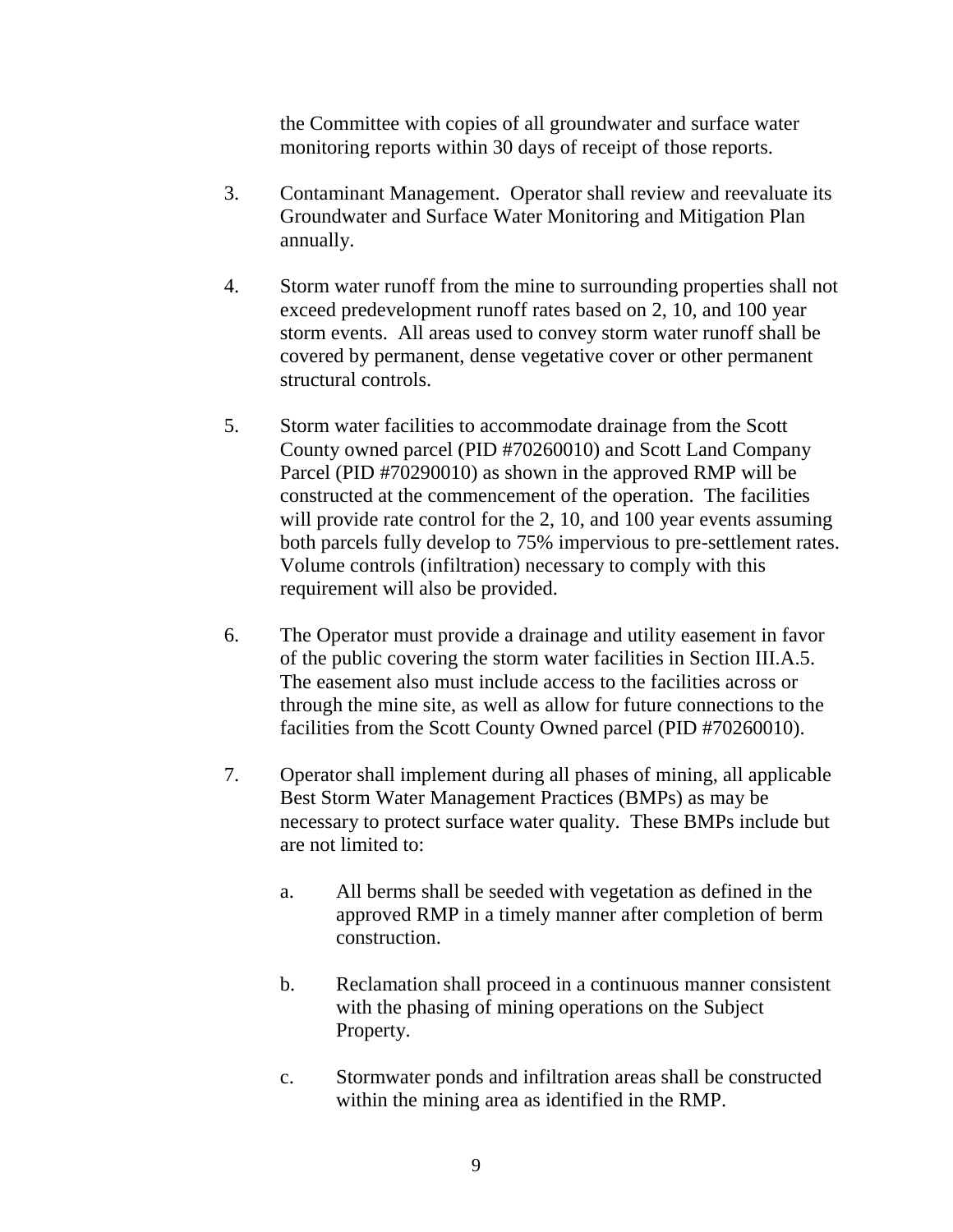d. All oils, solvents and other hazardous waste shall be managed and disposed of in accordance with the Scott County Hazardous Waste Management rules.

## **IV. GROUNDWATER QUALITY AND QUANTITY**

### **A. Ground Water:**

- 1. Operator shall secure a DNR water appropriations permit(s). Operator shall be in compliance at all times with the conditions or rules of an Appropriation of Waters of the State permit.
- 2. Dewatering is not allowed, other than as stated in the EAW and as permitted by the DNR water appropriations permit(s).
- 3. Mining in the water table to a depth of fifty (50) feet is allowed but the lowest five (5) feet of the Jordan Sandstone shall not be excavated.
- 4. A Groundwater and Surface water Monitoring and Mitigation Plan prepared by Sunde Engineering is attached hereto as Exhibit f. The Groundwater and Surface Water Monitoring and Mitigation Plan shall be followed for the duration of the mine unless amended by the Committee. Operator shall provide the County, the Townships and the Committee with copies of all groundwater and surface water monitoring reports.
- 5. Monitoring wells.
	- a. Operator shall comply with Groundwater and Surface Water Monitoring and Mitigation Plan for the mine.
	- b. When the advancement of mining necessitates the removal of monitoring wells Operator shall be responsible for sealing all monitoring wells not in use. Further, Operator shall be responsible for sealing all monitoring wells upon the completion of mining and reclamation activities in the area.
	- c. Monitoring results shall be submitted annually and presented within the annual report to the Committee unless a current report is requested by the Committee in which case Operator shall provide the requested report within 14 days of obtaining the analytical results.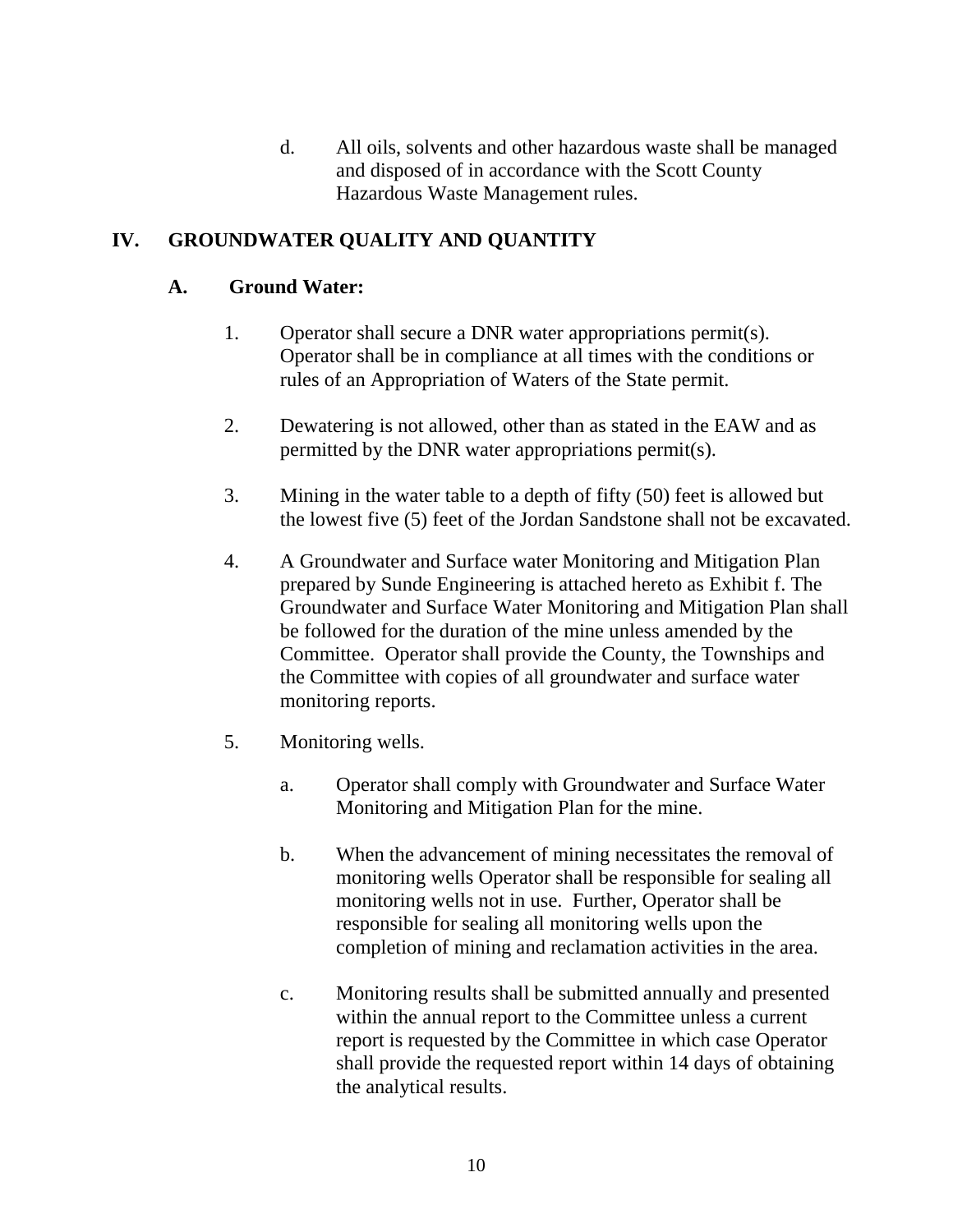- d. All costs associated with the groundwater monitoring program are to be paid fully by Operator.
- e. If requested by the Committee, for a period of two (2) years (or such lesser period terminating upon development of a substantial portion of the Subject Property for an end use), Operator shall keep some monitoring wells active after mining activities have ended to monitor any problems of contaminate entering into the lake to be created according to the Approved Plans.
- 6. Mitigation of Adverse Effects on Water Wells.
	- a. The installed and active monitoring wells within the identified Groundwater and Surface Water Monitoring and Mitigation Plan for the mine will generally be used to determine if mine activities are having a specific impact on static water levels or contamination in domestic drinking water wells.
	- b. Should a domestic water or irrigation well develop problems reasonably believed to be a result of Operator's mining activities, the procedures outlined in the Developer's Agreement attached hereto as Exhibit Q shall be followed.
	- c. Any wells that become unused and/or unsealed as a result of Operator's mining activities shall either be put back into service or be sealed by a licensed well contractor, in accordance to Minnesota Rules, Chapter 4725.
- 7. Petroleum or chemical storage tanks.
	- a. No petroleum based or chemical products shall be stored in the excavation area of the Subject Property. Petroleum fuel tanks on mobile equipment shall be excluded from this restriction.
	- b. Fueling or vehicle maintenance stations shall be located on an impervious or paved surface.
	- c. Above ground petroleum tanks shall be equipped with secondary containment structures or double-walled tanks as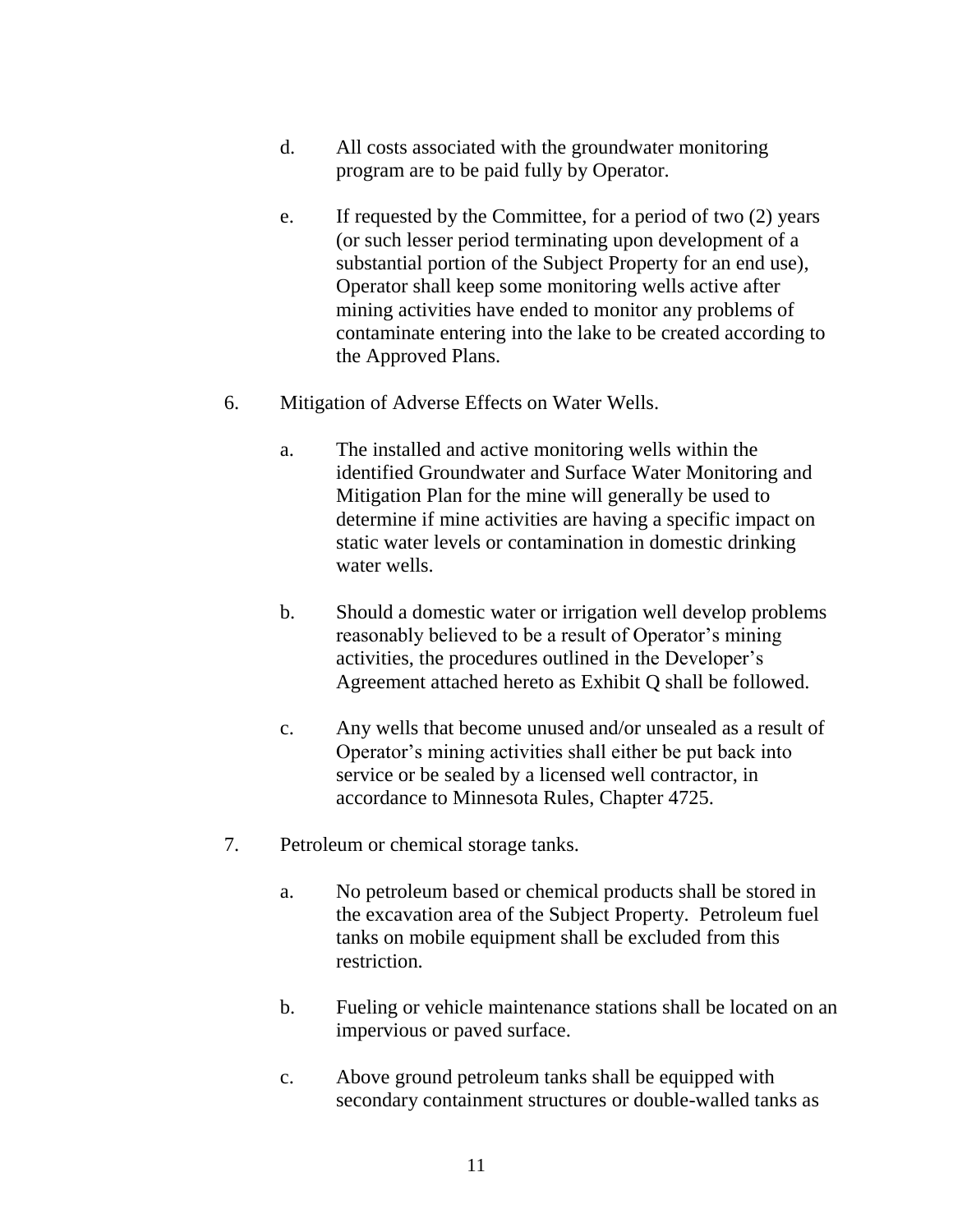approved by the Minnesota Pollution Control Agency (MPCA). An impervious surface shall be provided for parking of any mobile fuel or chemical tanks. All spills must be reported as required by state law.

- d. Below ground petroleum or chemical storage tanks shall be prohibited. Any existing below ground storage tanks shall be brought up to current leak detection standards as prescribed by the MPCA.
- 8. All waste oil products shall be properly recycled.
- 9. All minimum setbacks as prescribed by the MPCA and MDH shall be observed between water wells and petroleum or chemical storage tanks or other potential contaminant sources.

## **V. OPERATIONAL NOISE**

## **A. Noise**

- 1. A Noise Assessment of the project was prepared by David Braslau dated August 23, 2011 attached hereto as Exhibit o. Sound level mitigation measures identified in this plan shall be implemented to reduce the potential impact from noise on residences and the Minnesota Valley Wildlife Refuge.
- 2. Prior to operation of the processing facility, a Noise Testing and Mitigation Plan shall be developed for the site. The noise plan shall be reviewed by the Committee and will be incorporated herein by reference as Exhibit p upon approval by the majority of the Committee members.
- 3. Use of all production equipment will be designed to meet the federal and MPCA noise standards at the nearest receptor. The Operator will be immediately notified in the event County staff or any member of the Committee receives a complaint regarding noise generated by mining operations. If the Committee or County staff reasonably believes the complaint is valid, then the complaint will be addressed using the process set forth in the Noise Testing and Mitigation Plan.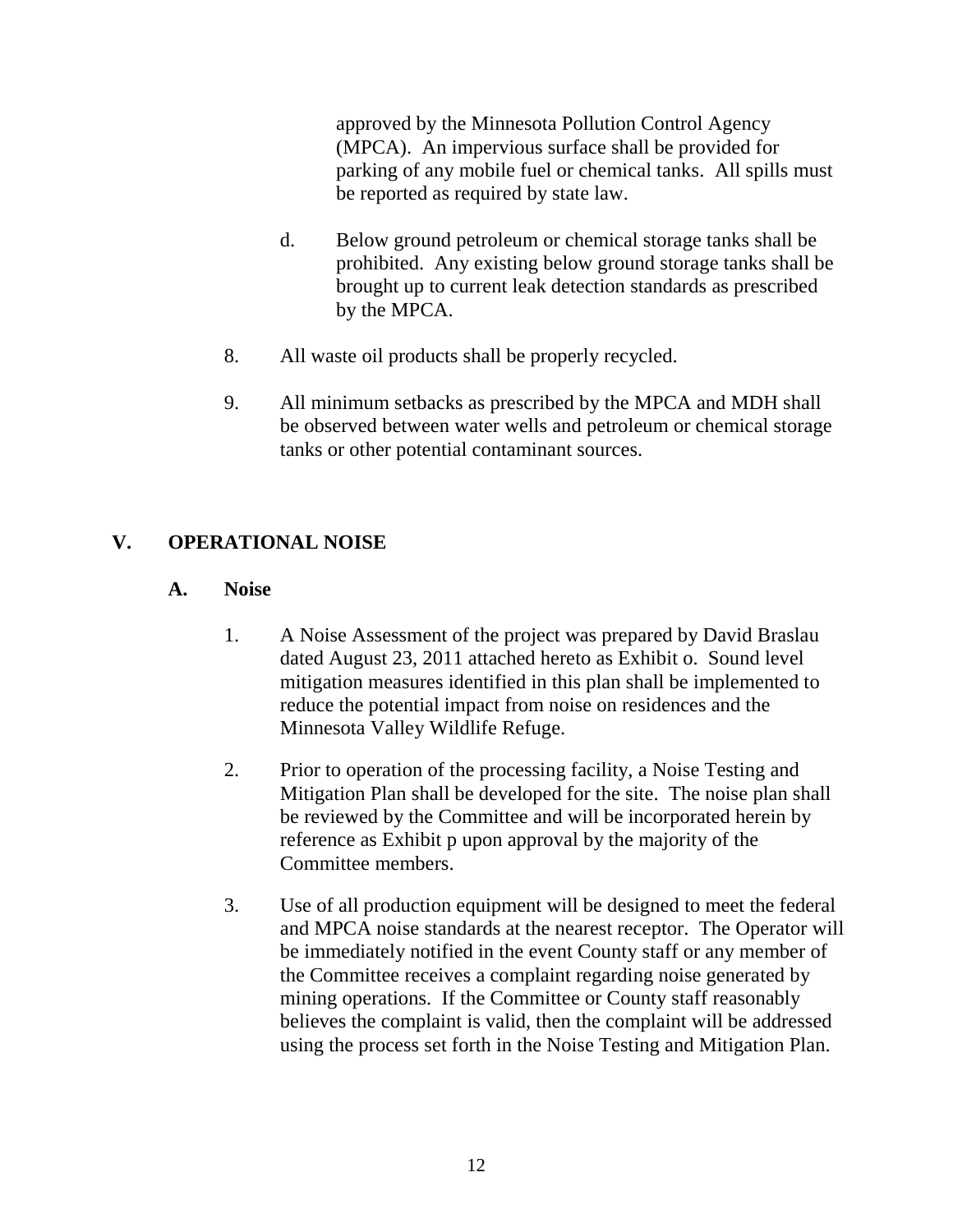- 4. Operator shall exercise its best efforts to control noise to minimum practical levels. Backup horns, bells, strobe lights, and other warning devices shall be adjusted to the minimum level required by law. Further, Operator shall use broadband or white noise backup alarms on all of its mobile equipment. This restriction shall not apply for third-party contractor equipment operated on the Subject Property so long as such equipment is utilized only between the hours of 7:00 A.M. and 7:00 P.M.
- 5. Operator shall construct screening berms as shown on the Approved Plans where such a berm is necessary to screen the mining activities from public view. Construction of the berm shall be completed on a phased basis as set forth in Exhibit c Figure 3 of the Interim Use Permit Application dated March 12, 2012 during overburden removal before each sand mining phase so as to screen mining activities from public view to the extent reasonably possible. The berm shall remain in place until mining ceases and final reclamation begins, at which time the berm shall be removed.

## **VI. BLASTING**

### **A. Pre-blast Structural surveys**

- 1. Operator shall conduct pre-blast structural surveys of all residences located within one-half mile of the Subject Property for which approval is granted from the property owner, prior to commencing mining operations. Copies of the pre-blast surveys shall be submitted to the Committee and Scott County.
- 2. Operator shall perform additional pre-blast structural surveys for buildings that are either newly-constructed or are remodels or additions affecting structural components of the building within onehalf mile of the Subject Property during the operation of the mine (which survey shall occur immediately prior to issuing the certificate of occupancy for such structures) for which approval is granted from the property owner and for those structures specifically identified on Exhibit t for which approval is granted from the property owner.
- 3. The Operator shall provide the County prior notice of all proposed surveys, and the Committee shall have the right to accompany the inspector.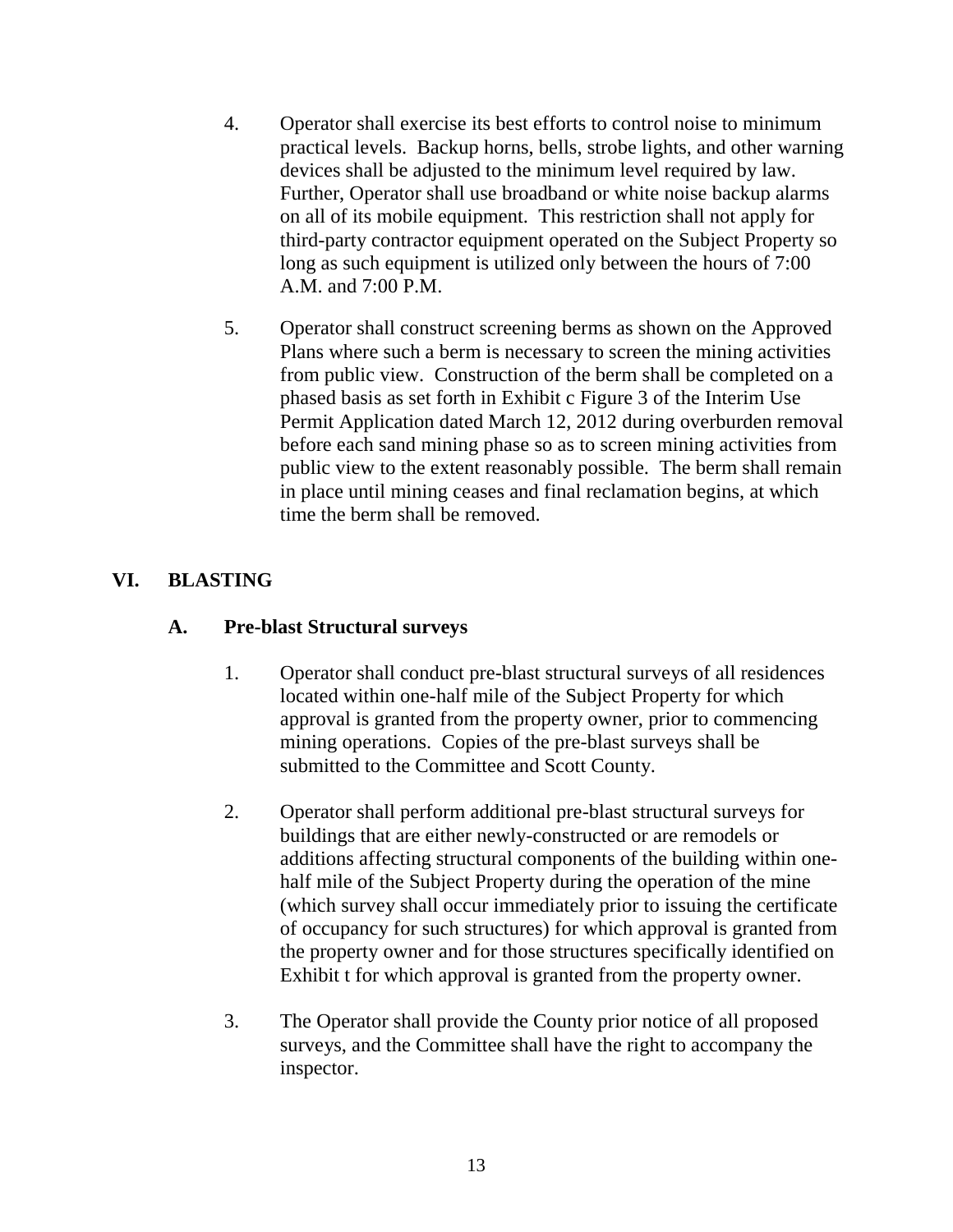## **B. Blasting Standards**

- 1. A Blast Monitoring Plan prepared by Sunde Engineering is attached hereto as Exhibit h. The Blast Monitoring Plan shall be followed for the duration of the mine unless amended by the Committee. Operator shall provide the County and the Committee with copies of all blast reports and blast monitoring reports.
- 2. All blasts shall be designed and conducted so as not to cause damage to private or public property. The Operator will be immediately notified in the event County staff or any member of the Committee receives a complaint regarding damage caused by blasting. If the Committee or County staff reasonably believes the complaint is valid, then the complaint will be addressed using the process set forth in the Blast Monitoring Plan.
- 3. The County or the Committee shall have the authority to engage an independent blasting consultant as mutually agreed to by all members of the Committee to review the Operator's blasting procedures on an annual basis. All costs associated with such consultant shall be paid by Operator.
- 4. Seismic data gathered for each blasting event shall be reviewed, analyzed for compliance parameters and signed by Operator's licensed blaster. If analysis of the data suggests a violation, then corrective actions shall be taken as required by the Blast Monitoring Plan attached hereto as Exhibit h.
- 5. Operator will designate the location of two seismic monitoring sites for each blast to monitor blasts. No more than two additional seismic monitoring sites may be designated within one-half mile of the Subject Property by either Scott County and/or the Committee to address specific complaints from the public.
- 6. Detailed blasting records shall be kept by Operator. These records are to locate where each blast is taking place, delay pattern, and the identification, direction and distance to structures. GPS coordinates shall be used to identify blast locations, which may then be utilized to determine the distance of blasts to any structure. These blast records are to be made available to Scott County, the Townships and the Committee upon request.

## **C. Additional Blasting Compliance Measures:**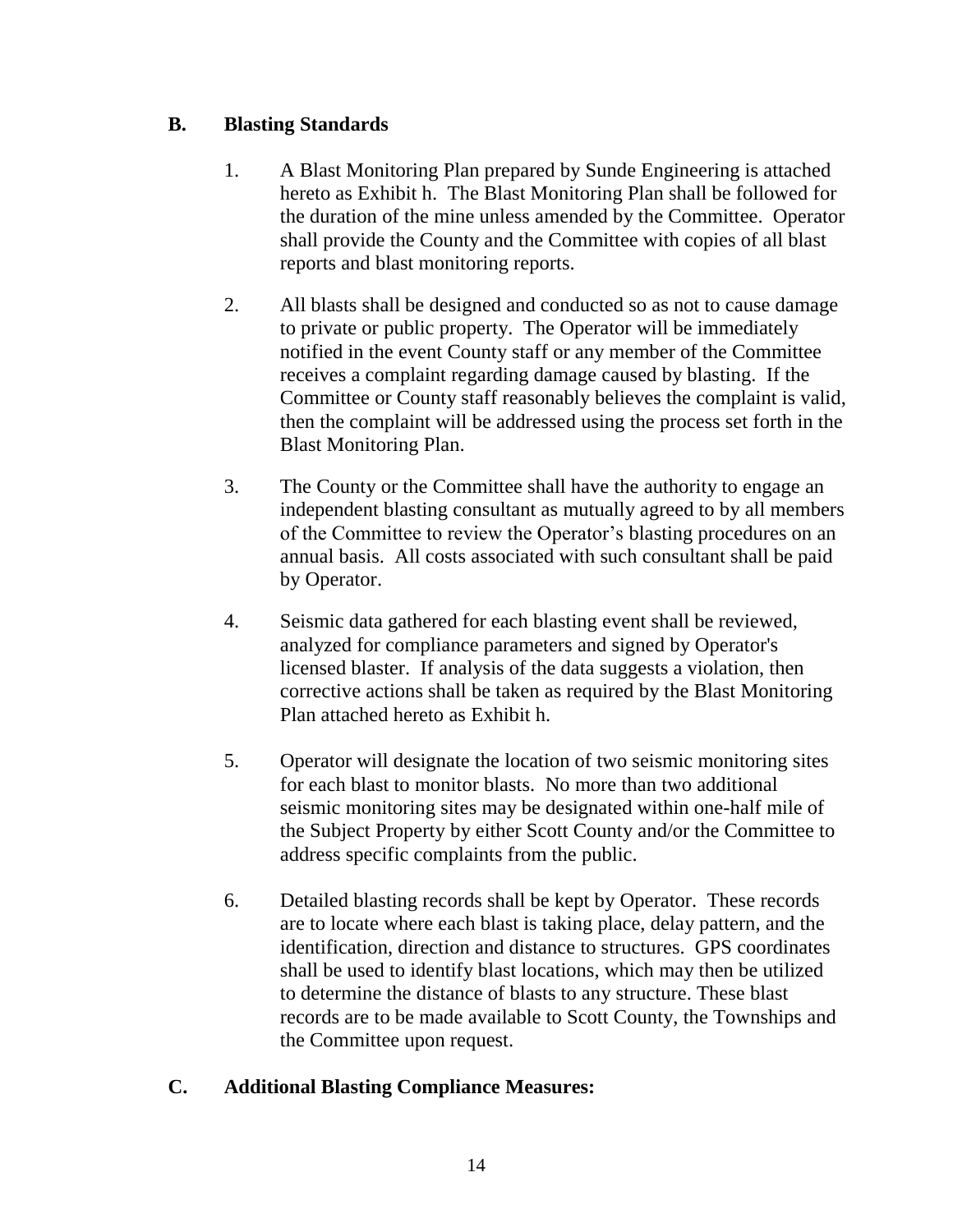- 1. Operator will use all industry standard measures to control fly rock with the intent that fly rock not leave the Subject Property.
- 2. If seismic data analysis indicates an exceedance of the limits set forth in the Blast Monitoring Plan at a structure outside the Subject Property, Operator shall notify both Scott County and the Committee within one week of receiving the analysis and provide a summary of a review of their blast design procedures and a plan to eliminate future exceedances. Any vibration exceedance at a structure outside the Subject Property shall also be noted in the annual report.
- 3. Operator shall obtain all required permits from the Scott County Sheriff's Office.
- 4. Committee members and neighbors identified by committee members shall be notified at least 24 hours prior to a blasting event. It is recognized that the exact timing of proposed blasts may not be ascertainable prior to the day blasting occurs due to the influences of weather and other conditions on blast timing.

## **VII. AIR QUALITY**

## **A. Air Emissions Permit:**

- 1. A Total Facility Operating Permit for operations located within the mine permit area shall be secured from the MPCA and Operator shall comply with all terms and conditions of such permit.
- 2. Monitoring shall be performed in compliance with the procedures outlined in the Ambient Air Monitoring Plan attached hereto as Exhibit i to establish ambient dust conditions around the mine prior to mining operations beginning. This information must be presented to the County and the Committee to summarize findings for current conditions defining monitoring process and conditions during monitoring. After operations begin, monitoring must be completed to establish post operational dust conditions with data and results being delivered to the County and to the Committee. Data and results will be compared to MPCA standards to verify compliance with the Total Facility Operating Permit.
- 3. The results of all monitoring activities shall be presented in the Annual Report to Scott County, the Townships and the Committee.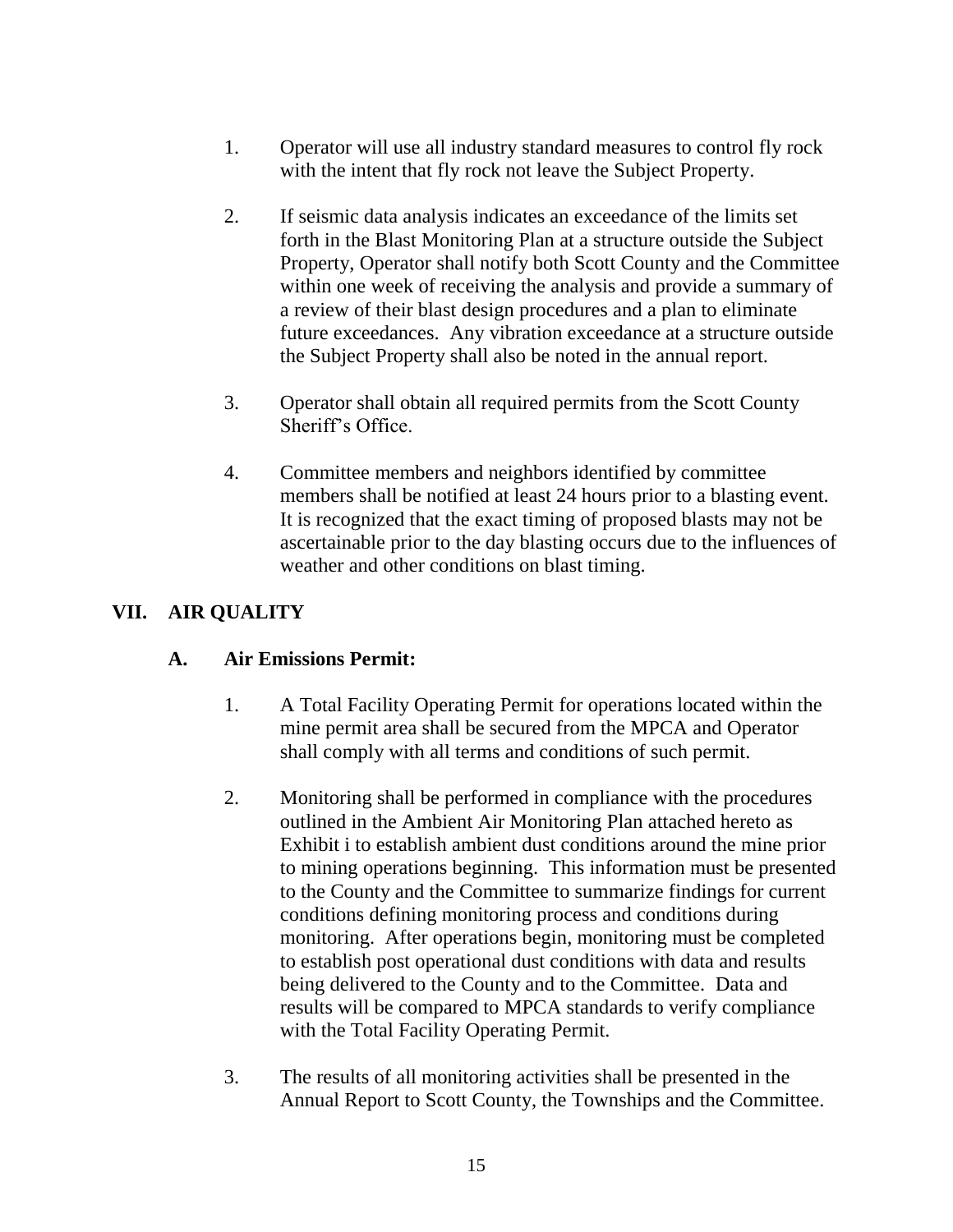## **B. Dust Control:**

- 1. Erosion and dust control measures shall be applied as necessary to control fugitive dust. Operator shall follow the Fugitive Dust Control Plan prepared by Wenck, attached hereto as Exhibit g. Operator shall provide the County, the Townships and the Committee with copies of all dust monitoring reports required under VII.A above.
- 2. In any exposed areas outside of the quarry that have not been covered by permanent vegetation Operator shall water these exposed areas within the permitted area during those periods when weather conditions are generating fugitive dust.
- 3. Haul roads within mine permit area boundaries shall be sprayed with water or other permitted dust suppressants as needed to control fugitive dust.
- 4. Operator shall provide environmentally friendly dust control by application of GreenGuard or other approved dust suppressant, as necessary for unpaved township roads if these roads are being used by truck traffic originating from and as a result of the mining operations within the project site.
- 5. A site-specific PM10 Ambient Air Monitoring Plan prepared by Wenck Associates, Inc. dated February 2012 is attached hereto as Exhibit i. This Air Monitoring Plan shall be followed for the duration of the mine unless amended by the Committee.
- 6. If the State of Minnesota adopts standards for ambient silica dust, Operator shall be required to comply with those standards.

# **VIII. RECLAMATION**

## **A. Reclamation Plan:**

- 1. Reclamation shall be in substantial conformance with Exhibit u of the Interim Use Permit Application dated March 12, 2012.
- 2. When mining is completed, a registered engineer shall certify to the County and Townships that the site has been restored in accordance with the Reclamation Plan dated March 12, 2012 attached hereto as Exhibit U and the Braun Intertec Geotechnical Evaluation Reports attached hereto as Exhibit n.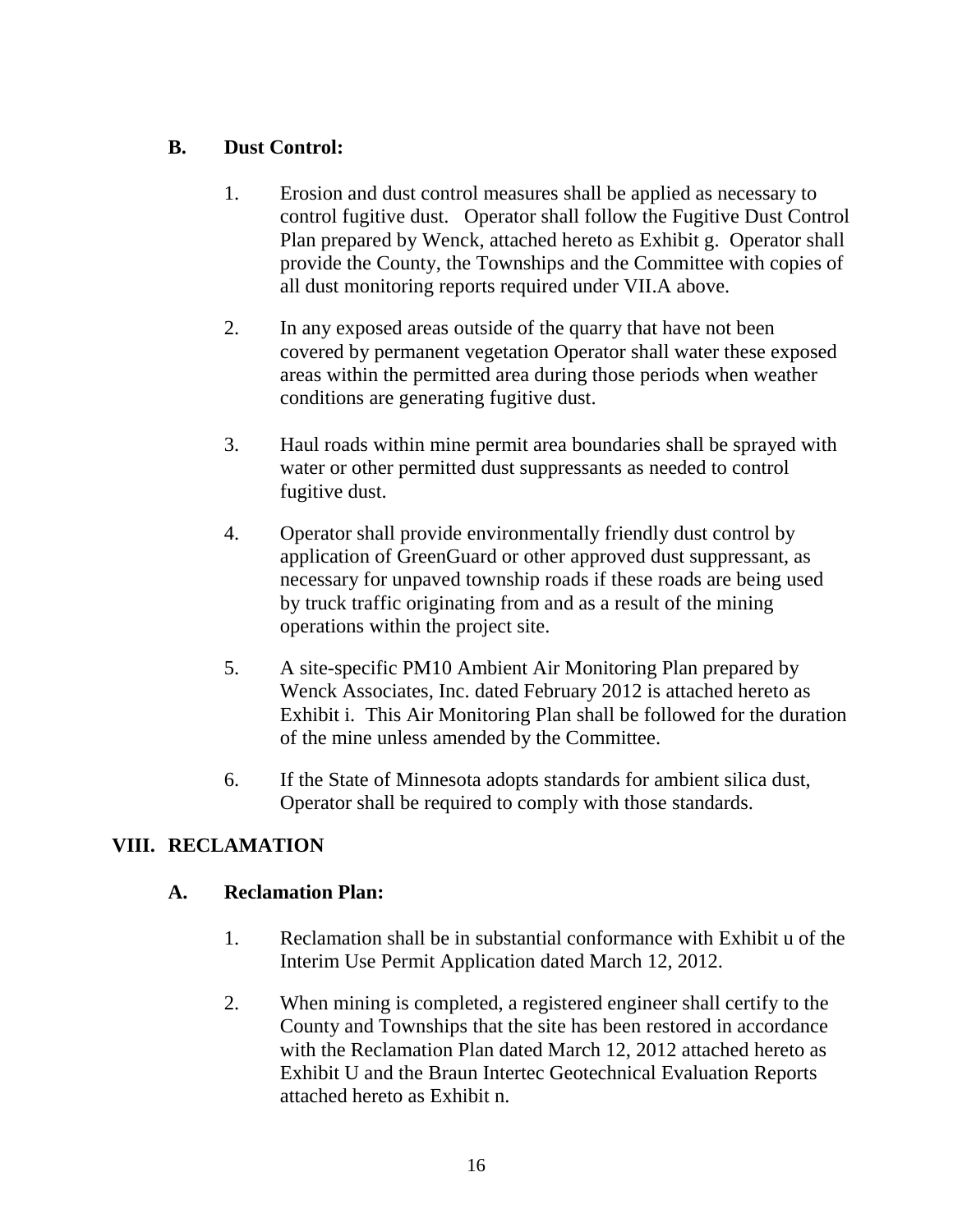- 3. Operator shall be ultimately responsible for all means and methods utilized in the implementation of all mining, processing and reclamation plans. Operator shall implement a process substantially similar to Braun Intertec's reclamation recommendations as stated in Braun's evaluation attached as Exhibit n to the IUP.
- 4. The Reclamation Plan shall include a frontage road in the location identified on Exhibit u of the Interim Use Permit Application dated March 12, 2012. The Operator shall dedicate the right-of–way for the frontage road in a location reasonably acceptable to the Townships and shall be responsible for the cost of constructing the frontage road to the Townships' road specifications at the time the property is developed for its end use. It is understood that the frontage road will not be constructed until the mining operation is complete, at the earliest.
- 5. Buildings not used for the mining operations shall be removed. At the conclusion of the mining operation the processing plant shall be removed from the site unless an acceptable use can be identified for the building in the sole discretion of the County. Security for reclamation shall remain in place until the processing plant is removed or an alternate use is identified for the building.
- 6. The stockpiled topsoil must be re-spread on the site and shall not be sold or removed.

### **B. Reclamation Standards:**

- 1. Reclamation shall be conducted in the general sequence and manner as described in the Reclamation Plan included herein as Exhibit u.
- 2. Reclamation shall be on-going with back filling of areas and establishment of vegetation proceeding as soon as practical after a mining area has been completed.
- 3. Reclamation shall follow the RMP vegetation requirements.
- 4. Any revision in content of the above referenced reclamation plans will require Operator to submit the proposed revisions to the plan to Scott County Planning and Zoning and receive approval from the Scott County Board prior to implementation of the revised plan.
- 5. Operator shall report all reclamation activities in the Annual Report to be submitted to Scott County, the Townships and the Committee.